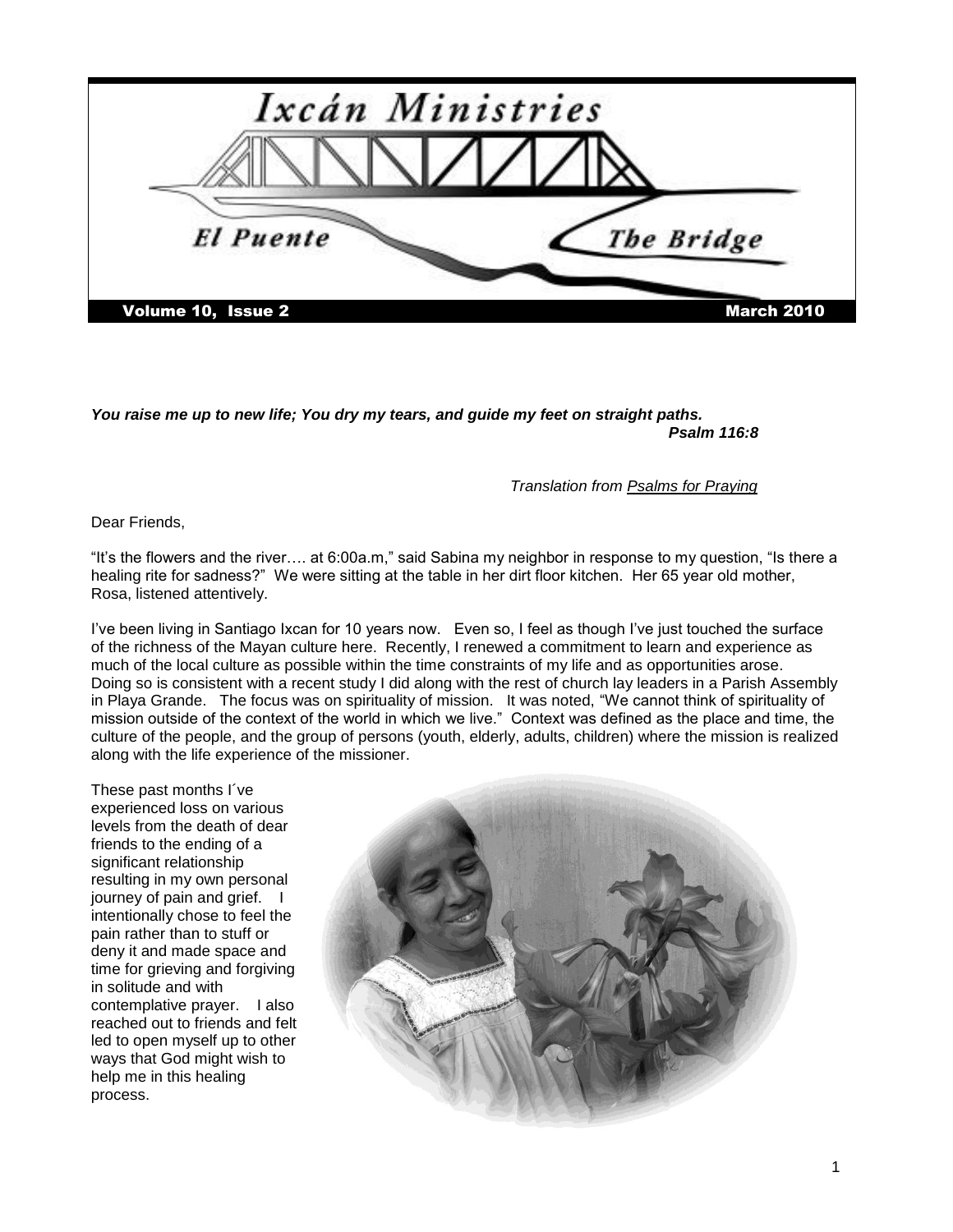I had heard that there was a Mayan healing rite- prayer for "asusto" (fright caused by trauma resulting in emotional and/or physical illness) and was curious if there was a cure for sadness. So, I asked my nearby neighbor and friend, Dona Rosa, an experienced midwife and natural healer. "Oh yes, and it´s easier to cure than asusto," she assured. "Could you do it with me?" I asked. "Yes," she nodded and began to explain. The curación (cure) would require three separate visits at daybreak to the nearby river Jordan and we would need flowers of distinct colors. We set dates on the calendar and made our plan.

I am a big fan of flowers and we are blessed to live in a tropical jungle filled with exotic varieties of all sizes,



shapes and colors. At dusk, the evening before our prayer session, Dona Rosa carefully picked flowers of various colors- vibrant reds, yellows, purples, gold - with marigolds, roses, hibiscuses, and unnamed others. With these she created seven small bouquets of exquisite beauty which were placed in a small plastic basin with water and set overnight in a place conducive to receiving the morning dew also referred to here as the "water from heaven '. The next day at 6:00 a.m., in morning mist and golden light, with the plastic basin brimming with color, we walked the dirt path to the River Jordan.

"It´s important that we go to a place where the current is strong," advised Rosa, as we entered the river ankle deep. The water, cool and refreshing, swirled at my feet and hinted of the promise of purification and change. We stood on the riverbed, multicolored stones where the water level was low but the current strong. Then we prayed. Dona Rosa is a very committed, evangelical Christian and her prayers for my healing were heartfelt and spontaneous acknowledging the Spirit of God in all of creation; the river, the air, the clouds, the flowers and always praying in the name of Jesus. Lastly, we prayed a blessing over the flowers and the water they were in. Then she said, "Close your eyes and do not open them until I tell you."

Praying continuously, she dipped one of the bouquets in the water of the basin and began to sweep it over the top of my head moving down methodically with the same sweeping motion over my body. She paid particular attention to my face brushing gently over my eyes, cheeks and lips. I smelled scents of wet marigolds and unnamed others… and basked in the gift of water, flowers and her prayers. After sweeping over my entire body, she said, "Mira, Ud. "- "Look." As I opened my eyes she threw the bouquet of flowers into the current of the river. The little bouquet of beauty now filled with my sorrow and pain was carried along the rivers" current …. *Away* from my heart and soul. "Ya, se fue," she said. "It left. It´s gone." This process was repeated with each of the remaining bouquets.

Finally, all that remained was the water in the plastic basin with remnants of the flowers´ multi -colored petals. Rosa instructed me to wash my face with the water. As I cupped the holy water mixed with petals in my hands and splashed it on my face over and over again, I felt it washing away the sorrow, the resentment, the self-pity that comes with painful endings. With water dripping off my face, I looked up and smiled at Rosa. With her big, motherly smile mirroring mine, she took my hand, grabbed the empty plastic basin and we walked up the bank of the river toward the path home. I remembered the words of St. Benedict when he counseled in his rule, "*Always we begin again*." At that moment I deeply believed it. Now, that is resurrection.

Note: In our Ixcán Ministries promotional literature it says, "We are a bridge promoting the generous exchange of gifts between cultures to transform lives…" This is just one of the many gifts I have received in my own journey of transformation as a lay missioner living with the people of Santiago Ixcan.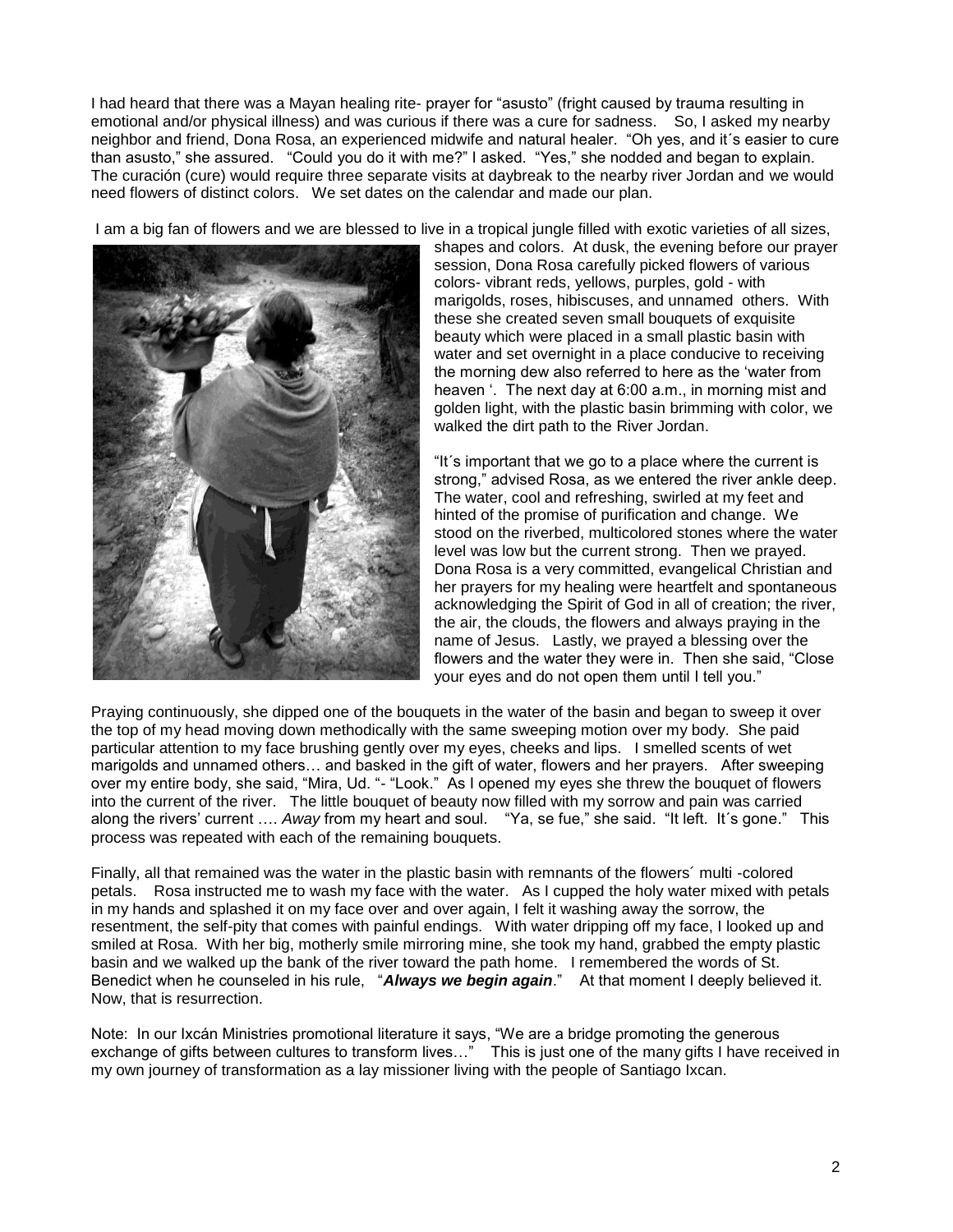Thank you so much for your on-going support and may you experience the power of the Resurrection during this Easter Season!

Thanks! Blessings! Kathy



## **Mission Update:**

Kathy has been asked to work again with the instituto basico. She is working with the Junior High School committee in helping the newly elected leadership with their transition. This committee is also working in partnership with Familias de Esperanza (non-profit organization from Minnesota) to asses and define the needs of the school.

She continues to work with the scholarship committee and program. There are 19 young people at various levels of education receiving scholarships.

On this side of the "The Bridge", the Ixcan Marketing Committee continues its efforts to promote the sales of jewelry, rosaries, and weaving handcrafted by the Ixcan women, through Ixcan Creations. If you would be interested in hosting a Home Party to make these items available to your friends, colleagues, family or neighbors please call Rhonda Schafer at 701-776-2998 t schedule a party, or to answer any questions you may have regarding purchase of these unique, beautiful items.

We will also be selling the women's handcrafted goods during the Bismarck Diocese Centennial Celebration in June. See the "Save the Date" info in this newsletter. Please stop by and check it out! We look forward to seeing you!